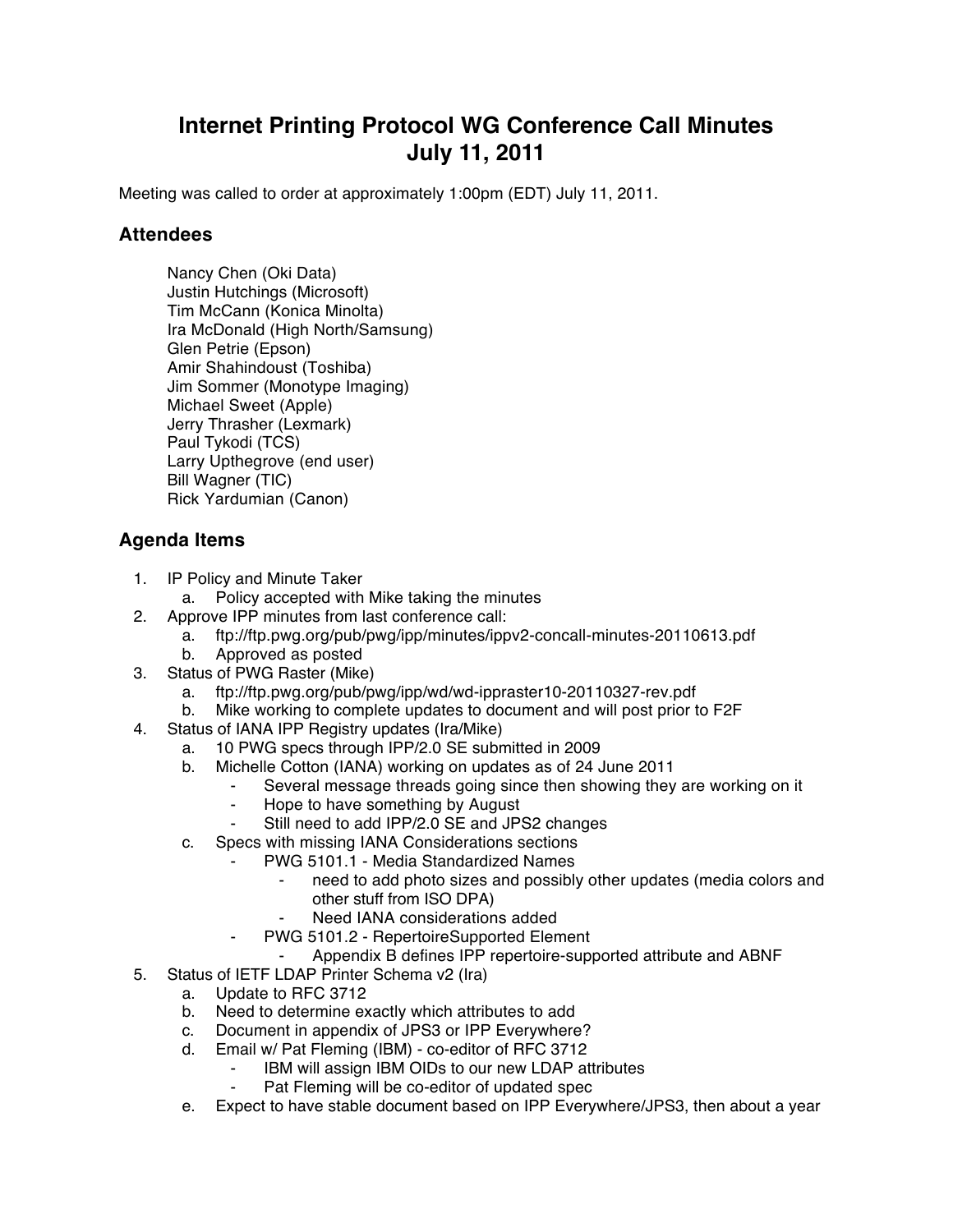to get published through IETF

- 6. Status of IPP Everywhere (Mike)
	- a. Finishing up changes based on feedback for next F2F
	- b. Include reference to 2911's generic directory attributes updating that list/table Include attributes from JPS2 and JPS3 as needed
- 7. Status of IPP Job and Printer Set 3 (Mike)
	- a. Finishing up changes based on feedback for next F2F
	- b. Include reference to 2911's generic directory attributes update that list/table with JPS3 as needed
	- c. Try out wording for definitions of attributes "suitable to advertisement in directory service" or something like that.
- 8. Review common scenarios/use cases (Mike)
	- a. Still working on updates to the document, hope to have ready for next telecon
	- b. Last Cloud Concall minutes:
		- ⁃ ftp://ftp.pwg.org/pub/pwg/cloud/minutes/cloud-concall-minutes-20110620.pdf
	- c. Live review of current work-in-progress
		- Select Device:
			- Second paragraph: make "note: For all of the following use cases, ..."
			- "asks the User for" instead of "requests"
			- ⁃ Remove all "or cancels selection" and add a separate exception use case for canceling device selection
			- Add forward reference in second intro paragraph to cancel select exception use case
			- "Finally, ... then" the "then" is redundant
				- Service URI endpoint or host/printer?
					- Currently endpoint for a service
					- ⁃ System control service can provide one-stop-shopping
					- Separate into two use cases, select using host URI and select using service URI
					- Hopefully directory services get used more often since that is often easier than manual entry
			- Directory service: obtains a list of Device on behalf of the User
			- ⁃ Directory service: Validates the supported service protocols: reword we mean filtering out printers that don't support a protocol in common with the client.
			- Directory service: "displays" instead of "presents"
			- Add "address book" use case from last cloud concall
			- Also talk about user vs. network directories
			- Selection using criteria use case:
				- ⁃ "Filter" instead of "Criteria"?
				- Call out that this combines with other selection mechanisms
		- Operator category:
			- **EXECUTE:**<br>Add resubmit/reprocess job use case<br>**Cutery intermediate service for jobs (p**
			- Query intermediate service for jobs (pull print/cloud case)
- 9. Review "User scans document to public cloud" use case
	- a. Posted by Larry to cloud mailing list
	- b. Sounds like a document repository service, but we don't have one!
		- ⁃ Post as question to MFD group: do we want to define a document repository service?
	- c. More like "cloud publishing" cloud is destination, but operation is not initiated from the cloud
	- d. Output format, filename, destination
		- Defaults and supported values exist in current definitions